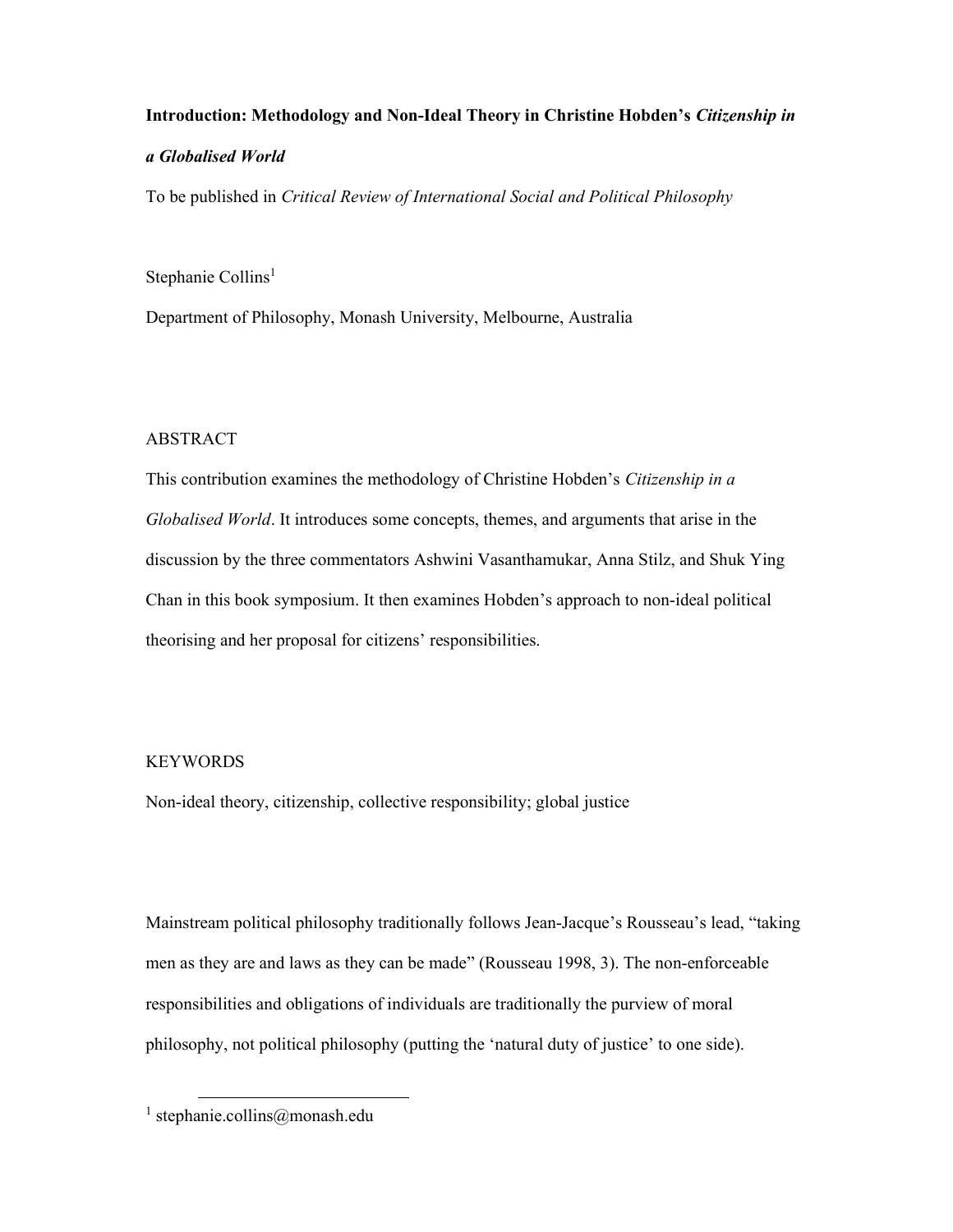Christine Hobden bucks this tradition in her compelling new book Citizenship in a Globalised World. She takes as given the contemporary world of states—with all their injustices, inequalities, and democratic flaws—and she asks after the non-enforceable responsibilities and obligations borne by citizens qua citizens of a particular state, in light of their states' real-world failures. Rather than taking citizens as they are and states as they can be made, Hobden takes states as they are and citizens as they can be made. The result is a demanding normative conception of citizenship, which is both ambitious and modest, both global and local.

 The account is ambitious in that citizens' responsibilities and obligations run wide and deep. According to Hobden, citizens share in collective backward-looking responsibility for their states' wrongs at home and abroad, and have individual forward-responsibilities or obligations to press their state to realise justice at home while respecting rights abroad. Citizens' obligations are active, dynamic, and participatory. Yet the account is also modest, in that Hobden does not purport to establish exactly what justice requires or to account for states that are not liberal democracies (2021, 9-10). Nor does she claim to provide the "definitive" conception of citizenship or the responsibilities of citizens. Instead, her conclusions are accompanied by a refreshing epistemic humility: her account is simply "one voice among many" (2021, 6). She doesn't purport to have considered all possible relevant perspectives or factors, but offers her account as part of an ongoing conversation about citizenship.

Hobden's proposal is global, insofar as the responsibilities she posits are decidedly outward-focused and cosmopolitan; yet she is carefully attuned to how differences in geographic location and social position affect individuals' capacities to enact their responsibilities and obligations (e.g., 2021, 108-114). Hobden aspires to an anti-racist liberalism that speaks to individuals' varied experiences around the globe (2021, 10-11, 126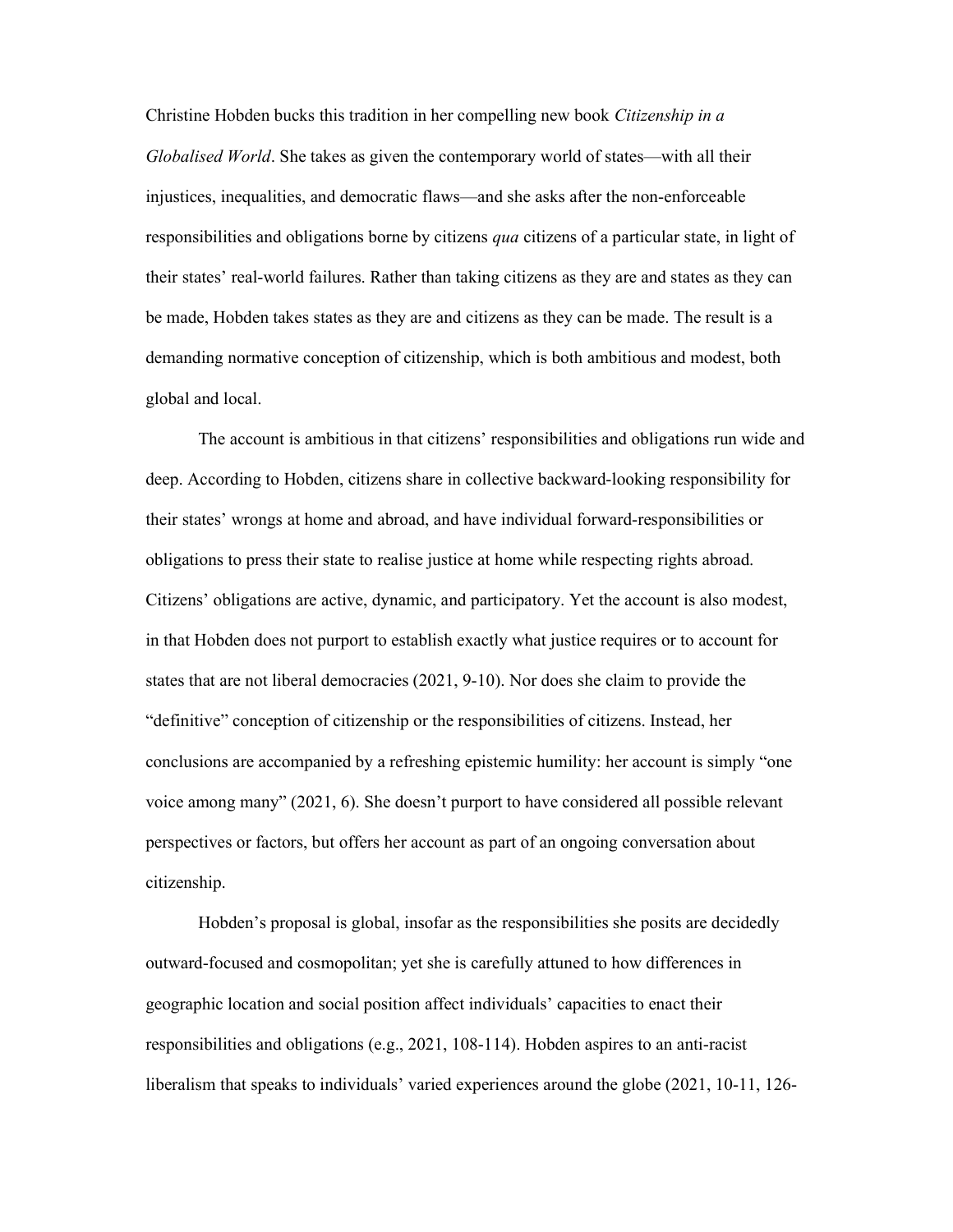9), while remaining cognizant of her book's highly localized positionality within the white western debates on global justice, citizenship, and liberalism. She aims to push the latter literatures towards attending more closely to the varieties of citizenship in our current unjust world. With this combination of commitments, Hobden makes a distinctive contribution to debates about citizens' responsibilities.

The present symposium embraces Hobden's focus on citizens' responsibilities, while critiquing how she justifies and demarcates them. Ashwini Vasanthakumar examines Hobden's assumption of a state-based world order. For Hobden, this assumption derives from necessity (states are here to stay, whether we like it or not) and desirability (Hobden insists that a plausible moral rationale can be provided to justify a world of states). Vasanthakumar questions the desirability of a state-based world order. If such a world order is undesirable, then perhaps it cannot do the normative work needed to justify strong responsibilities of citizenship, such as those endorsed by Hobden.

Anna Stilz questions Hobden's particular version of consequentialist cosmopolitanism. According to Stilz, a commitment to humans' equal moral worth does not imply (as Hobden perhaps assumes) a commitment to cosmopolitanism, nor a commitment to basic necessities and relational equality as the goals of cosmopolitanism, nor to separate states as the best vehicle for realising those cosmopolitan goals. Stilz also questions whether all citizens are responsible for their states' acts. It is customary to distinguish 'backwardlooking responsibility' from 'forward-looking responsibility': roughly, the former involves culpability, while the latter involves obligations. While Stilz and Hobden are in agreement that citizens bear forward-looking responsibilities in the wake of wrongs perpetrated by their state, Hobden goes further by suggesting that citizens are collectively culpable (where this is more than simply being culpable for one's personal voluntary contributions to the state's wrongs, such as voting or protesting). Stilz questions this further step.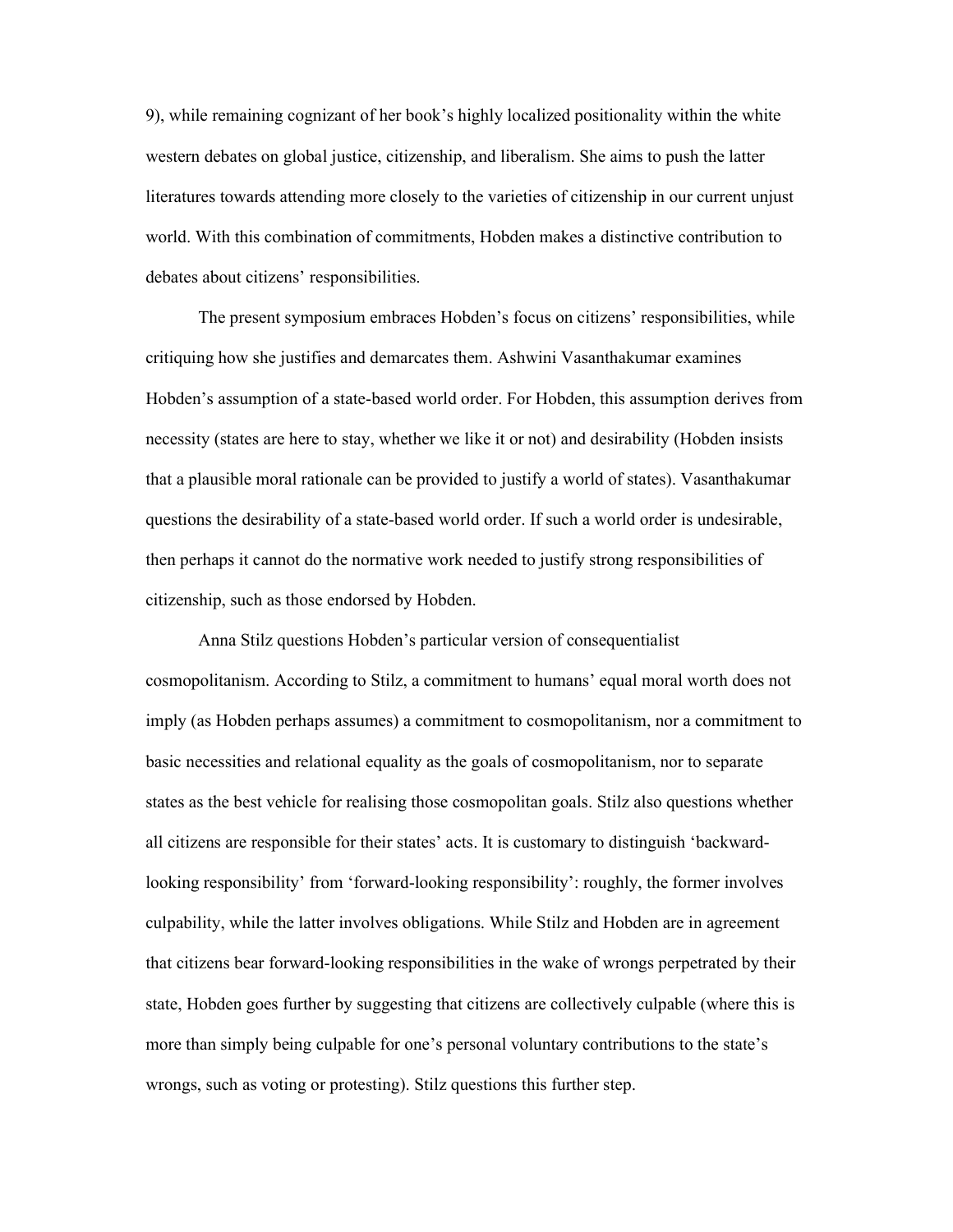Shuk Ying Chan likewise addresses citizens' backward-looking responsibility. While Stilz exculpates those who oppose their state's wrongdoing through votes or protests, Chan exculpates those who lack any meaningful choice about how to vote or protest within their state—for example, because their votes are suppressed or their protests are brutalised by police. Rather than attributing responsibility for the state's wrongdoings to citizens as a collective (as Hobden does), Chan advocates attributing responsibility for different state injustices to different sub-state and trans-state collectives.

 Besides the book's focus on the non-enforceable political responsibilities of realistically-situated individual citizens, Citizenship in a Globalised World is made distinctive by its methodological positioning within the realm of non-ideal political theory. We can follow Laura Valentini (2012) in distinguishing three aspects of non-ideal theorising: first, non-ideal theorising might be premised on the fact of 'partial compliance'; second, nonideal theorising might make a claim to the feasibility of its recommendations; and third, nonideal theorising might concern how to improve the world as we find it (rather than specifying what a utopian world would look like). Hobden's book is non-ideal in all three senses—but only up to a point.

First, Hobden starts from the fact that states have not, do not, and will not comply with their domestic and global obligations of justice. She asks what states' non-compliance implies about the responsibilities and obligations of citizens. However, she assumes that enough citizens will indeed comply with the responsibilities and obligations she proposes, such that the actions of compliant citizens will not be entirely ineffectual or overly burdensome (2021, 114-6). This is a large assumption, which could usefully be revised to enable further steps into the non-ideal—and, potentially, a recognition of the extreme demands of Hobden's theory.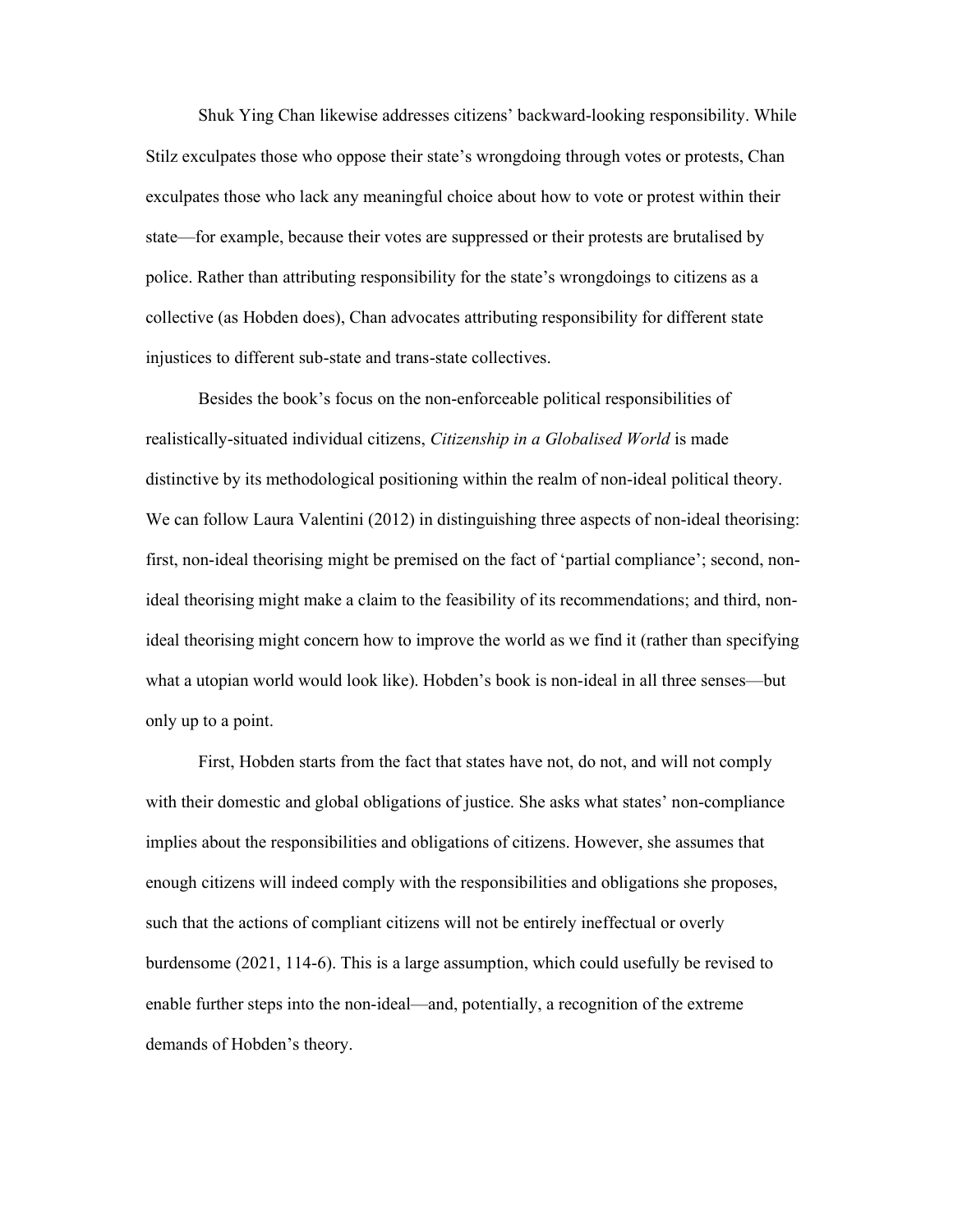Second, Hobden claims some feasibility for her proposals. For example, she notes that some of her normative recommendations align with citizens' self-interest, which makes those recommendations easier for citizens to swallow (2021, 105). Yet one could readily doubt the feasibility of her cosmopolitan and outward-focused vision for citizens' action, given the ongoing inward focus of many liberal democracies. It is hard to imagine many citizens taking up the responsibilities Hobden gives them.

Third, Hobden often appears to engage in transitional theory, as when she recommends that citizens must search for "small footholds" to make their states accountable (2021, 18). Yet her overall vision is grounded in an end-state ideal of local and global justice: a utopian vision about how the world could be, in which all humans' basic needs are met and all citizens enjoy relational equality. The chasm between our starting point and that end-state could have been more readily acknowledged.

None of this is to suggest that Hobden's argument is internally inconsistent or untenable; it is simply to point out that she has made careful choices about where to be 'realistic' and where to be 'aspirational'. We might have wound up with different conclusions—which may have been more difficult to defend—if we had made different choices in these domains. As things stand, Hobden's unique set of non-ideal assumptions serve to motivate an urgent call-to-arms for contemporary citizens, even in the face of widespread complacency by states.

Hobden is admirably specific regarding the practical content of her proposals. In her final chapter, she proposes institutionalisation (for example, taxation or regulation), civic education, and political consumerism (for example, boycotts) as three concrete targets for individuals who are wishing to act upon their citizenship responsibilities and obligations. By addressing the reader as a potential political activist who might enact concrete change, Hobden brings to life the theoretical debates that often assert responsibilities without making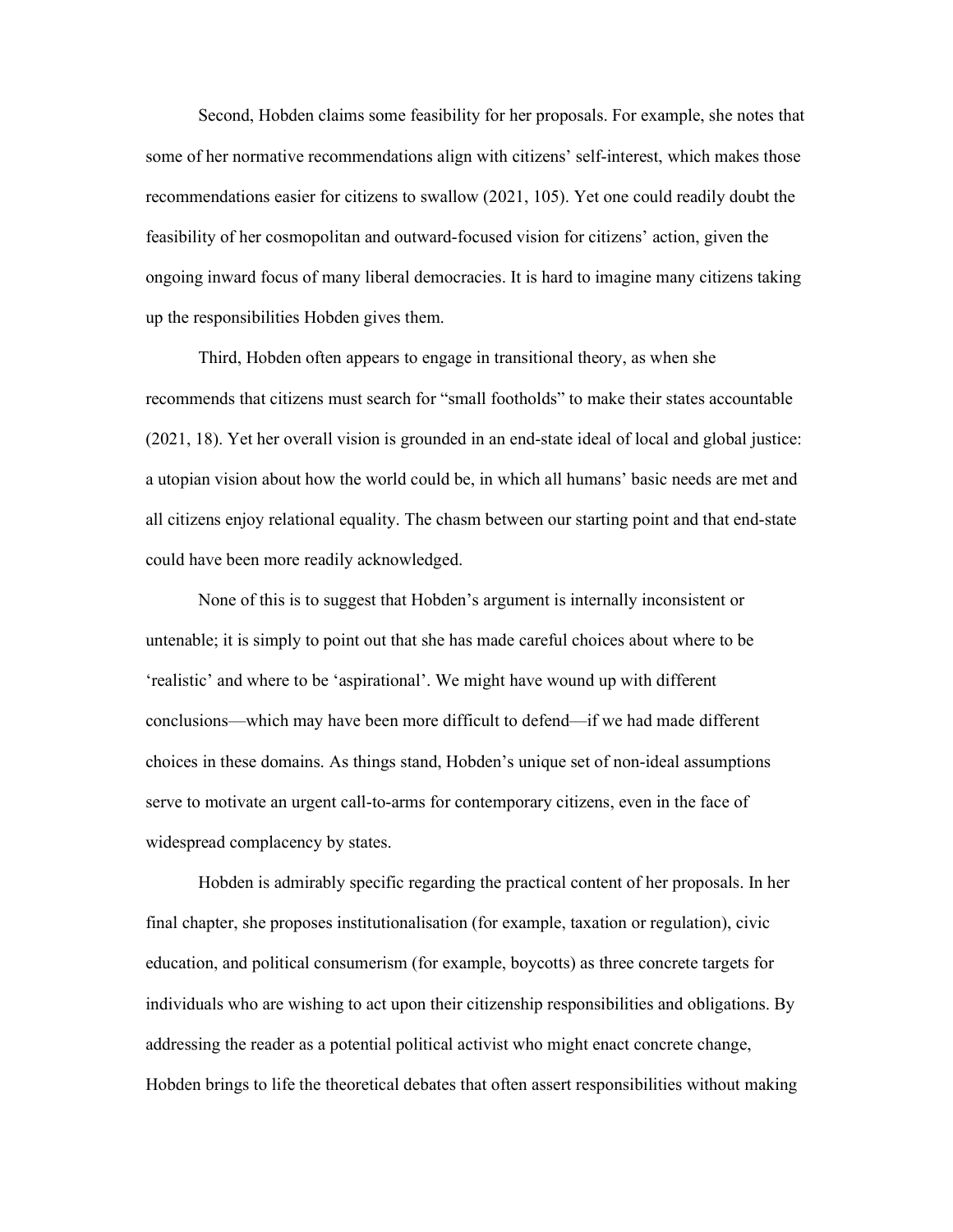any specific demands of the reader. Here, however, Hobden's non-ideal assumptions start to break. After all, Hobden's vision of institutionalisation and civic education are both premised on action by the state: as Hoben describes them, these reforms cannot be enacted on the basis of action by citizens alone; rather, citizens' obligations are to call upon their state to orchestrate citizens' reparative burdens and to educate citizens. For these two proposals to be specified, we have to engage in fairly idealised theorising. Specifically, we have to make the assumption that at least some office-holders will comply with Hobden's account of their responsibilities and obligations. As for political consumerism, here we face the problem that different citizens have different ways of fleshing out Hobden's loosely specified and ecumenical conception of justice. With different conceptions of justice in hand, different citizens will engage in different kinds of political consumerism—with the result that justice overall might end up in a worse position than if we had rallied for a more centralised democratic approach.

Again, none of this makes Hobden's account wrong. It simply demonstrates something she readily acknowledges: that a full picture of the demands of justice will include more than the responsibilities of ordinary citizens. There is a wide terrain of more and less idealised theorising, much of which remains to be traversed in the wake of Hobden's innovative book. Hobden's normative ambition, epistemic humility, non-ideal methodology, and practical specificity make her approach a vital contribution to debates about citizens' responsibilities.

#### DISCLOSURE STATEMENT

No potential conflict of interest was reported by the author.